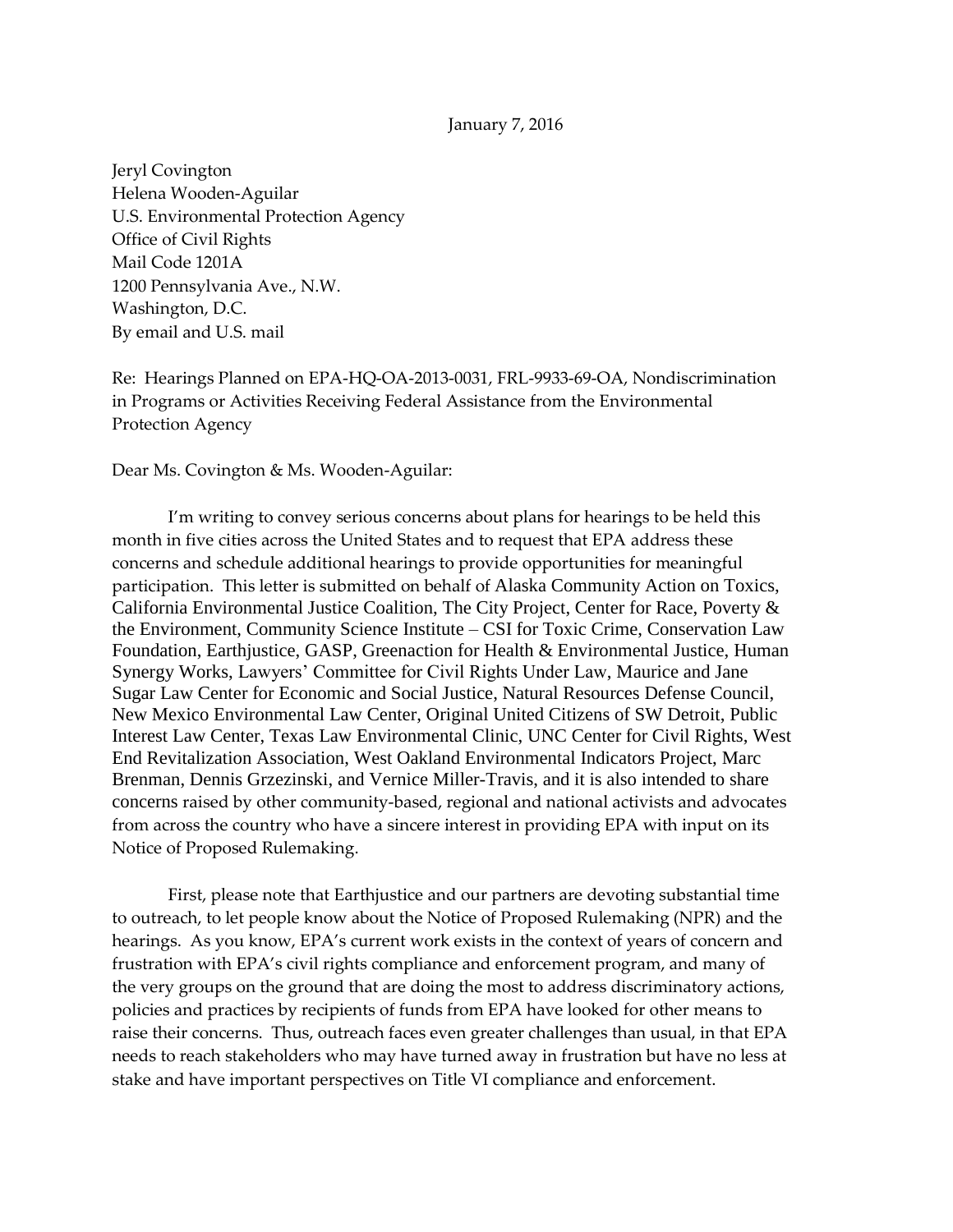Even without that greater challenge, plans for the hearings fail to meet standards for ensuring meaningful involvement in rulemaking. See EPA, Guidance on Considering of Environmental Justice During the Development of Regulatory Actions, at 32 (May 2015), [http://www3.epa.gov/environmentaljustice/resources/policy/considering-ej-in](http://www3.epa.gov/environmentaljustice/resources/policy/considering-ej-in-rulemaking-guide-final.pdf)[rulemaking-guide-final.pdf](http://www3.epa.gov/environmentaljustice/resources/policy/considering-ej-in-rulemaking-guide-final.pdf). As EPA's 2015 Guidance states:

Promoting meaningful involvement often requires special efforts to connect with populations that have been historically underrepresented in decision-making and that have a wide range of educational levels, literacy, or proficiency in English. It will likely be necessary to tailor outreach materials to be concise, understandable and readily accessible to the populations that rule-writers are trying to reach.

*Id.* at 33. EPA's Guidance recognizes that involving environmental justice communities in a meaningful way "presents challenges and opportunities that those presented by the general public" and offers a number of specific ways in which agency rule-makers should overcome barriers, such as disseminating information using local radio stations and newspapers, conveying issues in ways that are tailored to each population (e.g. through timing and location), and various means of developing trust, among others. *Id.*, at 33-34.

Arrangement for these hearings, however, seem to fly in the face of this guidance. As Esther Calhoun, a resident of Uniontown, Alabama and complainant on a Title VI complaint that is currently open for investigation said, "EPA is not thinking of people in poverty." EPA seems to have made scant "special efforts" and its materials – specifically, the eventbrite registration form – are hardly readily accessible. More detail follows:

First, the turnaround time between announcement and the hearings has been too quick, particularly given that the announcement was made in December, just before the holidays, and the first hearing is scheduled for this Monday, January 11th. We request that additional hearings be scheduled for February.

EPA first posted the draft NPR and the tentative dates and locations for the five hearings in early December. Many of us began disseminating the information immediately, but our work should have supplemented EPA's outreach; it should not be the prime mechanism for getting the word out. Indeed, after speaking with partners from across the country in mid-December, I wrote to Lilian Dorka and raised a number of questions and concerns, including the "very short turnaround time for outreach, particularly given the holidays." Marianne Engelman Lado, email to Lilian Dorka (December 16, 2015).<sup>1</sup> The email mentioned that the challenge was not just the holidays, "[S]o many EJ groups and communities have been so discouraged by OCR's record over years, that it takes more effort and education to provide information and encourage stakeholders, and particularly community-based groups, to re-engage." *Id.*

1

 $<sup>1</sup>$  These emails are available upon request.</sup>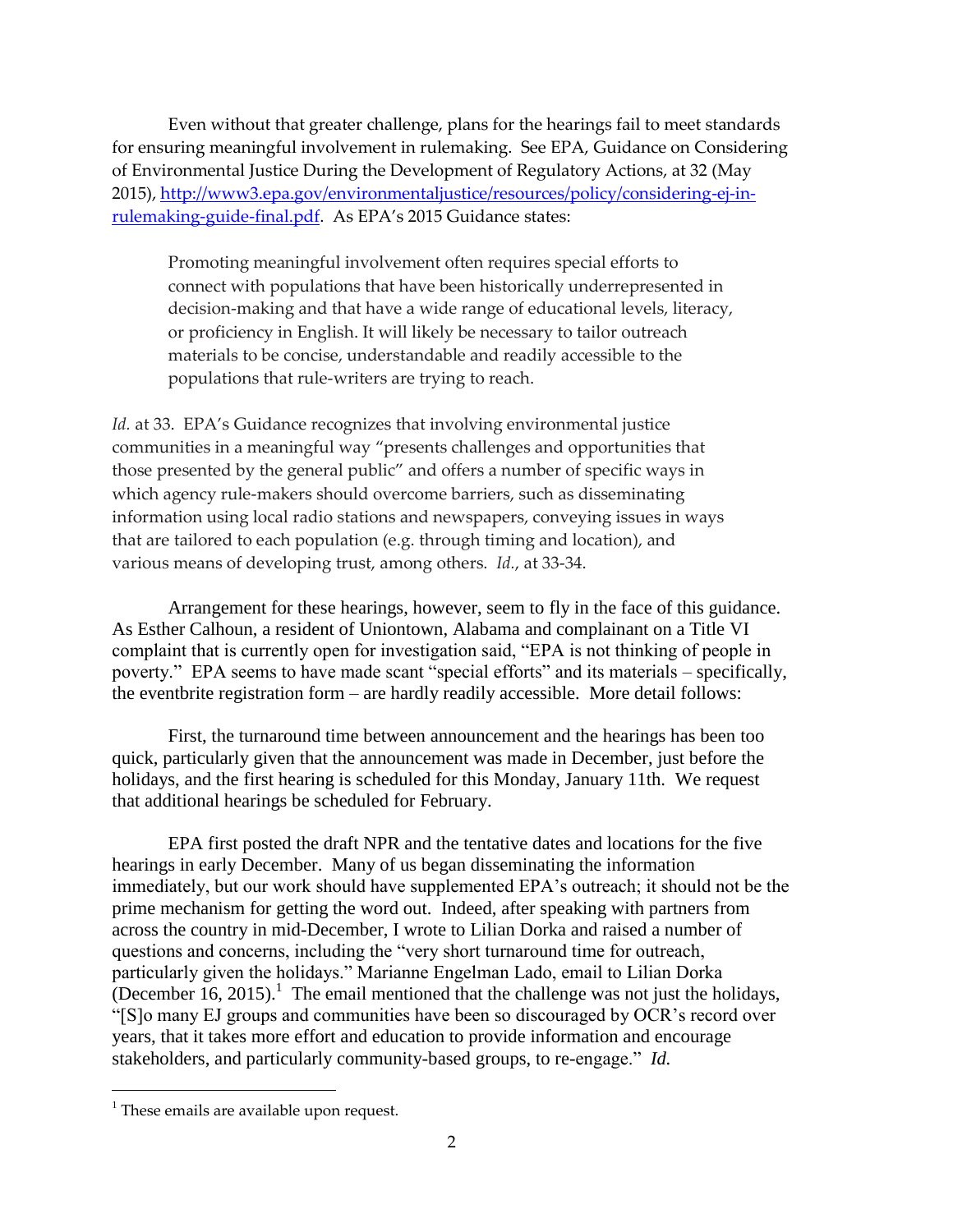As of December 18, 2015, EPA's plans for outreach were still in the works. At that point, EPA was still finalizing registration logistics and it wasn't yet possible for people to sign up to participate. In response to my request for information, Luseni Pieh wrote that EPA was planning to circulate registration information to people with whom OCR has been most engaged on Title VI work. Luseni Pieh, email to Marianne Engelman Lado (December 18, 2015).

Over the holidays, EPA listed the locations for the hearings and on December 28, I received an email from EPA with links to the registration pages run by Eventbrite. EPA subsequently also modified the list, given low initial registration in Chicago.<sup>2</sup> We forwarded this information and scheduled activities to get the word out soon after the New Year, but the timeline – particularly for hearings that are scheduled for next week and over the Martin Luther King holiday – is just too short to enable community members to learn about the event and make arrangements (for example, for travel, child care, etc.). This schedule – not only the short turnaround time but also the fact that information became available over the holidays – is in no way calculated to meet the goal of meaningful participation. It will, instead, result in low turnout.

Second, we don't have full information about EPA's outreach efforts, but local, regional and national advocates working on Title VI report that they heard about the hearings through Earthjustice's dissemination of the information and the networking of our partners. Even long-time Title VI advocates had not been contacted directly by EPA. As you know, posting information on EPA's website is grossly inadequate and I assume that EPA is taking additional actions. While I appreciate notice and we are willing to supplement EPA's outreach activities, EPA should have a robust outreach plan. As but one example, I may have missed it, but I participate in EPA's epa-ej listserve and didn't see an announcement of the hearings on that listserve. See List of Announcements on epa-ej listerve at [https://lists.epa.gov/read/?forum=epa-ej.](https://lists.epa.gov/read/?forum=epa-ej) In order to make recommendations for this set of hearings and for rulemaking in the future, it would be helpful to know more about EPA's outreach plan for these hearings and we request such information.<sup>3</sup>

Third, arrangements for these hearings ignore the need to ensure accessibility and to tailor the means to the population – for example, in location. We appreciate that hearings were scheduled for the daytime and in the evening, to account for the schedules of people who work during the day. At the same time, notification seems to have relied primarily on the posting on EPA's website, which isn't effective for people who aren't online. Moreover, it seems that the only mechanism for registration is through Eventbrite, which again ignores the digital divide. In many places across this country – including, for

1

 $2$  Indeed, the status of the remaining Chicago hearing appears uncertain. One of my colleagues attempted to sign up today and the link no longer seemed to be functional.

 $3$  If needed, we can also submit a request under the Freedom of Information Law. Please let us know.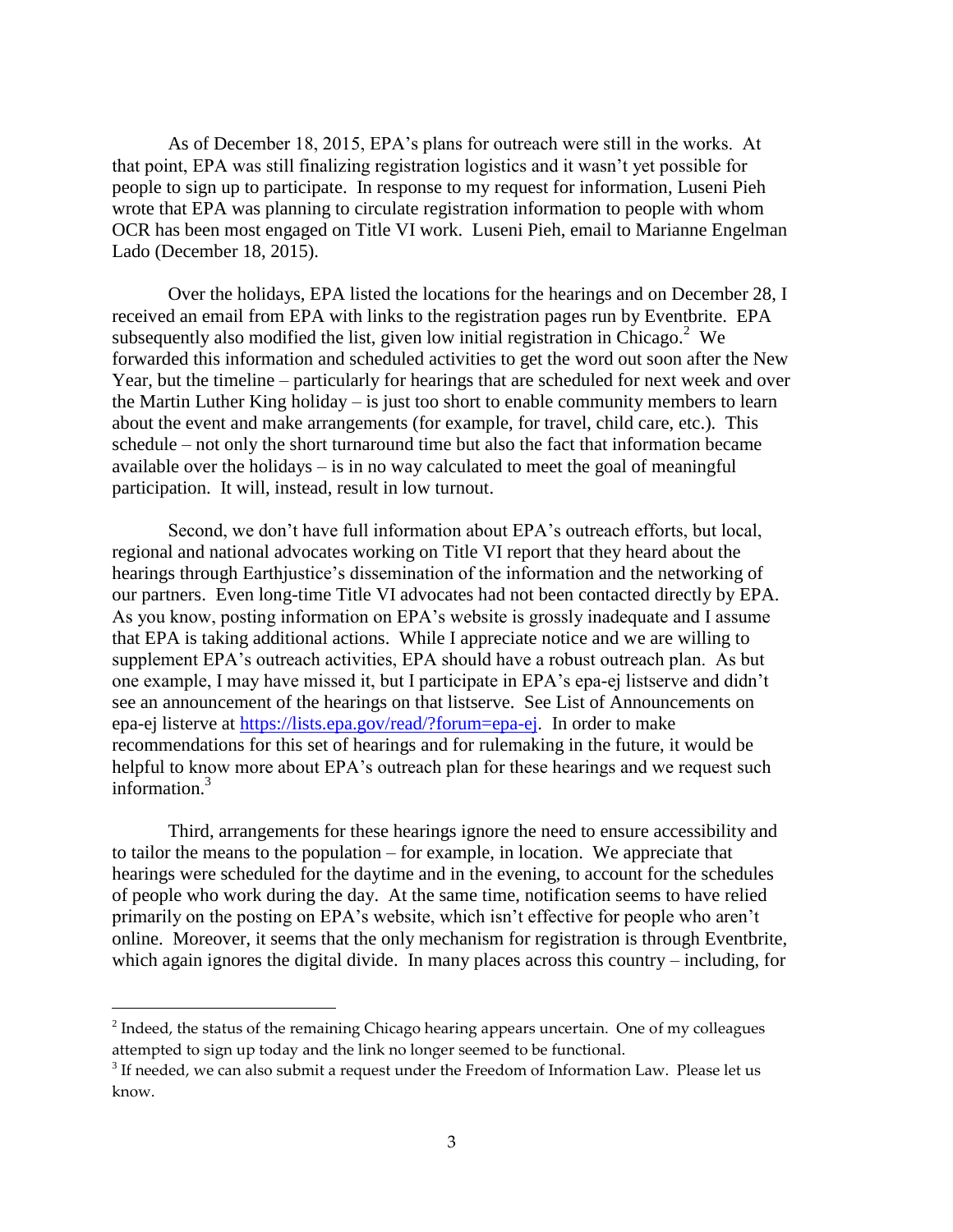example, the rural Black Belt – there are many stakeholders who do not have computers and are not online.

Moreover, the use of federal buildings as the location for the hearings poses its own barriers. These buildings are not always in accessible locations and they require identification, perhaps even federally recognized identification. Many in this Administration are fighting ID requirements in the voting context, recognizing that they are barriers to democratic participation, and yet the North Carolina hearing was placed in Research Triangle Park. The location sends the wrong message about inclusion and accessibility and poses a concrete barrier for those without federally recognized ID. We request that EPA schedule additional hearings in locations that don't pose these barriers to accessibility.

Finally, we also want to raise a concern about the failure of EPA to hold hearings in broad swaths of the country where people are overburdened by environmental contamination. We understand that EPA's resources are limited and that stakeholders can also send written comments. Yet North Carolina and Texas are unreasonably far from communities in Alabama and other black belt states that are particularly disenfranchised and overburdened by environmental hazards. The hearings aren't sufficiently close to this population, many of whom are on fixed incomes and have difficulty traveling long distances. Similarly, there is no mechanism for oral testimony for, or participation by Alaska Native communities that are deeply disenfranchised and disproportionately harmed by exposure to contaminants. EPA has not made public any mechanism for such communities to participate remotely, an effort which would take some lead time. For this reason, again, we request that EPA schedule additional hearings, including one in Alabama and, also, arrange for remote access.

Many thanks for your consideration. I look forward to hearing from you.

maz 2

Marianne L. Engelman Lado On behalf of the following signatories: